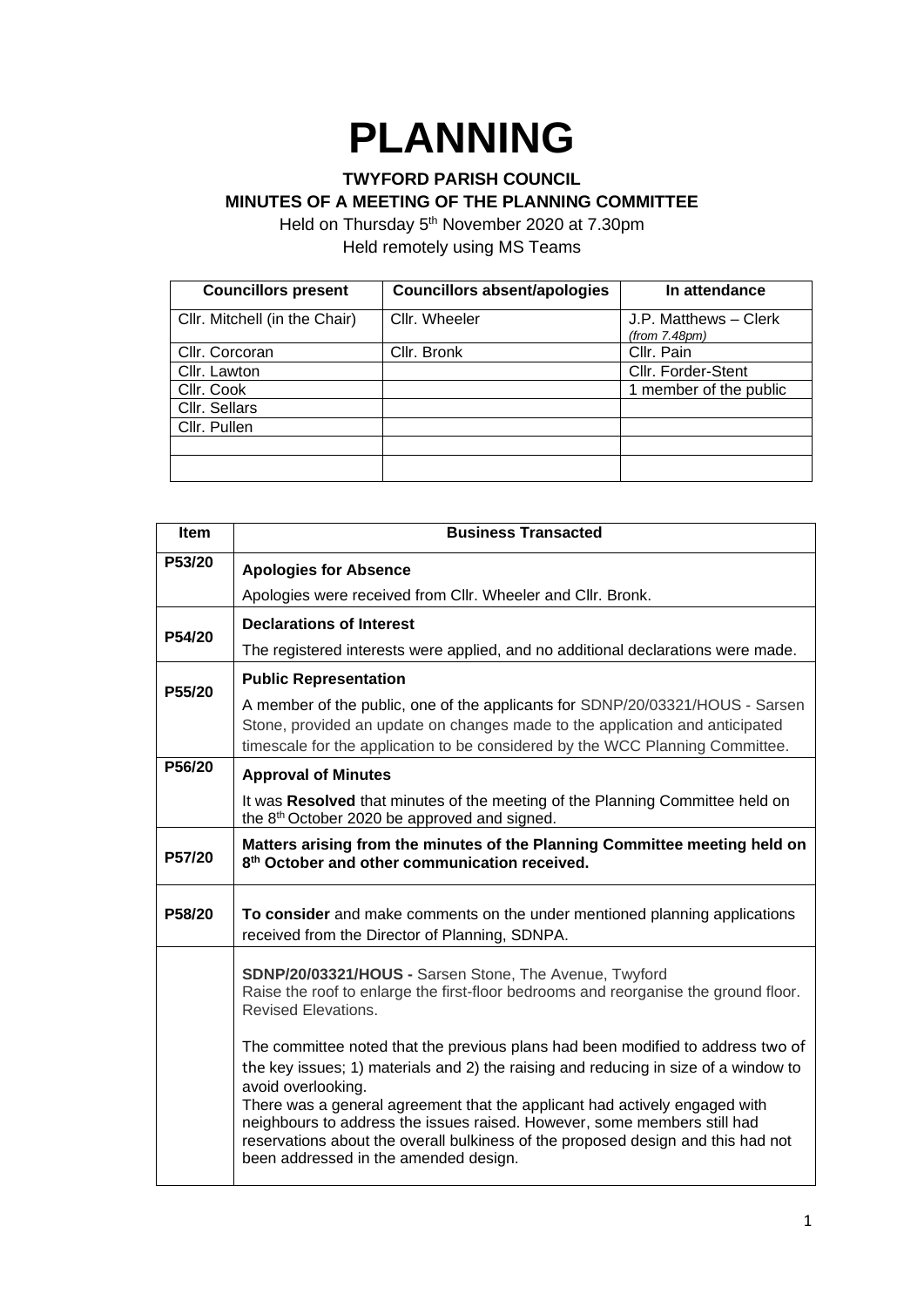|        | CIIr. Corcoran also raised a concern that the applicant's agent appeared to have<br>misunderstood that two WCC Councillors, who are also Parish Councillors, were<br>not representing TPC when they met with the applicant. In response, Cllr. Cook<br>assured the committee their contact with the applicant was entirely within their<br>WCC councillor capacity on and did not indicate in any way they were<br>representing the TPC. |
|--------|------------------------------------------------------------------------------------------------------------------------------------------------------------------------------------------------------------------------------------------------------------------------------------------------------------------------------------------------------------------------------------------------------------------------------------------|
|        | Cllr. Mitchell believed that proposed changes do make a material difference to<br>initial design.<br>It was Resolved, on the Chairman's casting vote, that Twyford Parish Council will                                                                                                                                                                                                                                                   |
|        | withdraw its previous objection to the application.                                                                                                                                                                                                                                                                                                                                                                                      |
|        | SDNP/20/04542/HOUS - 4 Beaulieu Cottages High Street Twyford SO21 1RF<br>First floor rear extension & two-storey side extension.<br>Expiry: Tue 17 Nov 2020                                                                                                                                                                                                                                                                              |
|        | Members debated this application and had concerns about the design and impact<br>on the conservation area, even if the design was a deliberate contrast between<br>old and new it was probably inappropriate in this area. It was also noted that roof<br>windows on front elevations on other applications had previously been rejected by<br>the LPA.                                                                                  |
|        | It was Resolved the Council would Object to the current application because of<br>the impact on the street scene in the Conservation Area and bulk of the rear<br>extension.                                                                                                                                                                                                                                                             |
|        | SDNP/20/04459/HOUS - Landreath, The Avenue, Twyford.<br>Replacement Garage and relocation of entrance gate and fence.<br>Expiry: Thu 12 Nov 2020                                                                                                                                                                                                                                                                                         |
|        | No Objection.                                                                                                                                                                                                                                                                                                                                                                                                                            |
| P59/20 | To receive an update on planning decisions made between 10 <sup>th</sup> September 2020<br>and 4 <sup>th</sup> November 2020.                                                                                                                                                                                                                                                                                                            |
|        | The Clerk gave an update on SDNP/20/03369/LDP which was approved and<br>SDNP/20/03246/FUL which has been withdrawn.                                                                                                                                                                                                                                                                                                                      |
| P60/20 | To ratify a representation previously circulated, and noted at Full Council on 22nd<br>October, in relation to planning pre application, SDNP/20/02672/PRE;<br>Demolition of Hayfield and the equal sub-division of the site to build a replacement<br>dwelling and new second dwelling to the west.                                                                                                                                     |
|        | Agreed. Proposed Cllr. Mitchell seconded by Cllr. Cook.                                                                                                                                                                                                                                                                                                                                                                                  |
| P61/20 | Southampton International Airport, F/19/86707 (Eastleigh Borough).                                                                                                                                                                                                                                                                                                                                                                       |
|        | The update was Noted. During the update, it was noted the current flight path<br>into the airport may have changed. It was suggested Cllr. Cook may like to raise<br>the matter and concerned members should contact her directly.                                                                                                                                                                                                       |
| P62/20 | <b>SDNPA draft Parking Supplementary Planning Document.</b>                                                                                                                                                                                                                                                                                                                                                                              |
|        | CIIr. Corcoran provided an overview of this document and that it would apply to<br>both residential and non-residential development.                                                                                                                                                                                                                                                                                                     |